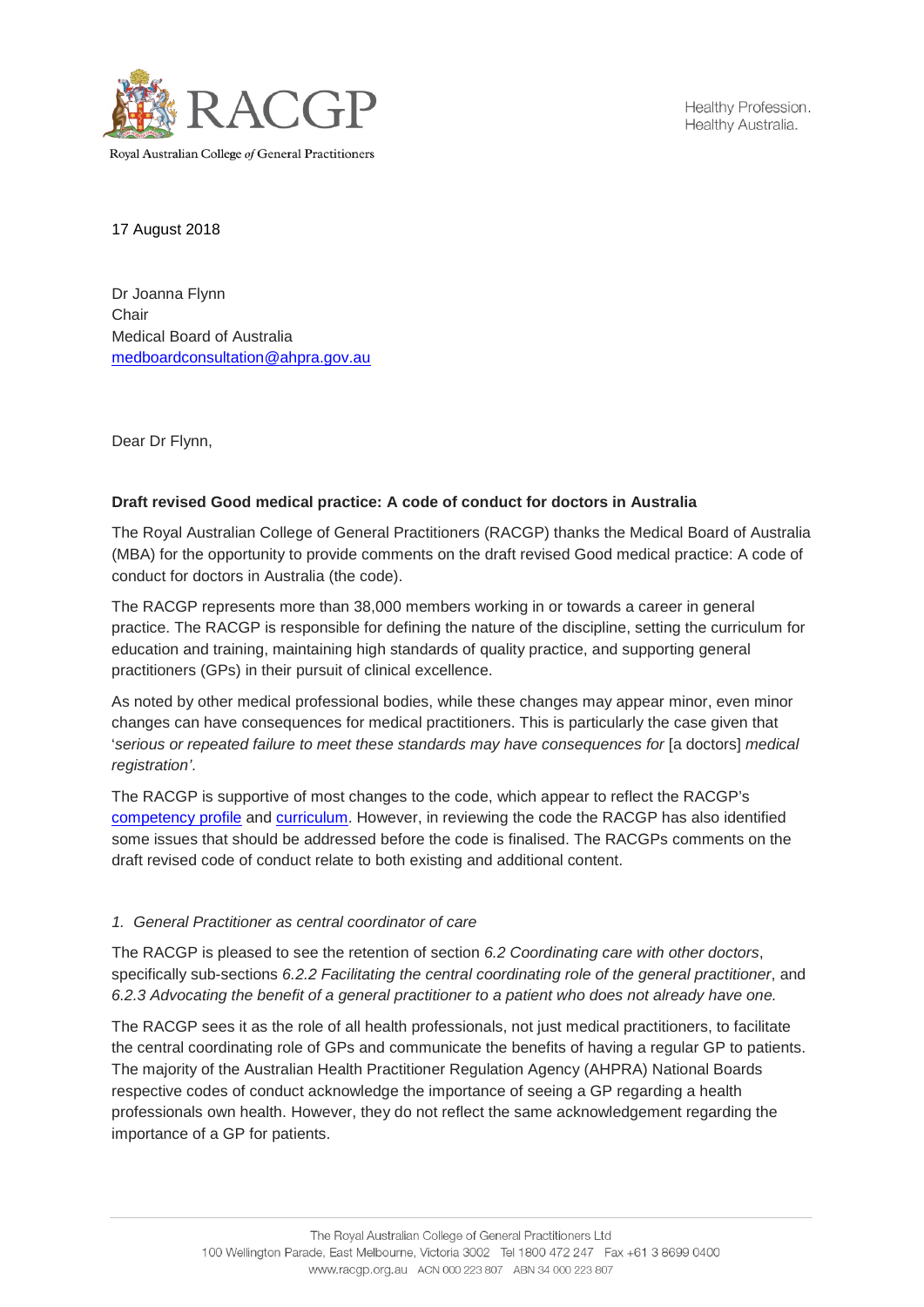

The RACGP recommend that sections 6.2.2 (previously 4.5.2) and 6.2.3 (previously 4.5.3) are reflected in the codes of conduct for all AHPRA National Boards.

# *2. Recognition of system and institutional influences*

Section *1.1 Purpose of the code,* identifies that the code is '*addressed to doctors, and also intended to let the community know what they can expect from doctors*', as such, the code focuses on a doctor's individual responsibilities. While the RACGP acknowledges the need to focus on the individual responsibilities, acknowledging the impact and influence of system and institutional influences where appropriate would greatly enhance the code. This is particular relevant in section *4 Working with patient*s and section *11 Ensuring doctors' health*.

For example, section *11.2.6* states that *'recognising the impact of fatigue on your health and your ability to care for patients, and endeavouring to work safe hours wherever possible'*. While it is important that medical practitioners work to identify fatigue, this is frequently a direct result of health systems and rosters which make it difficult for doctors to opt-out of providing care or take a day off because they are tired.

The RACGP recommend that phrasing regarding system and institutional influences is included within relevant sections identified above and also included as an overarching statement in section *1.5 Austral Australia and Australian medicine.*

The code should strike a balance between recognising system influences and the role of the medical practitioner.

## *3. Clinical governance - responsibility for the follow up health services (such as tests)*

Members of the RACGP have previously raised frustrations regarding the code inability to clearly identify the responsibility of health professionals in following-up results for health services or tests they have ordered for patients. This is particularly a concern for GPs who, as the central coordinators of care, often refer patients to another health professional. Responsibility for the timely review and action on tests and results ultimately rests with the health professional who ordered the test. However, expectations of who is responsible for follow-up can become blurred – especially if the patient's interaction with the secondary service is ad hoc.

The code should explicitly outline that medical practitioners have responsibility for following up the health service they initiate. This will ensure that GPs are not expected to follow up tests (or other services) that they may not be aware of.

The code should also explicitly state that all test results, and in particular clinically significant test results, are communicated to the patients regular GP.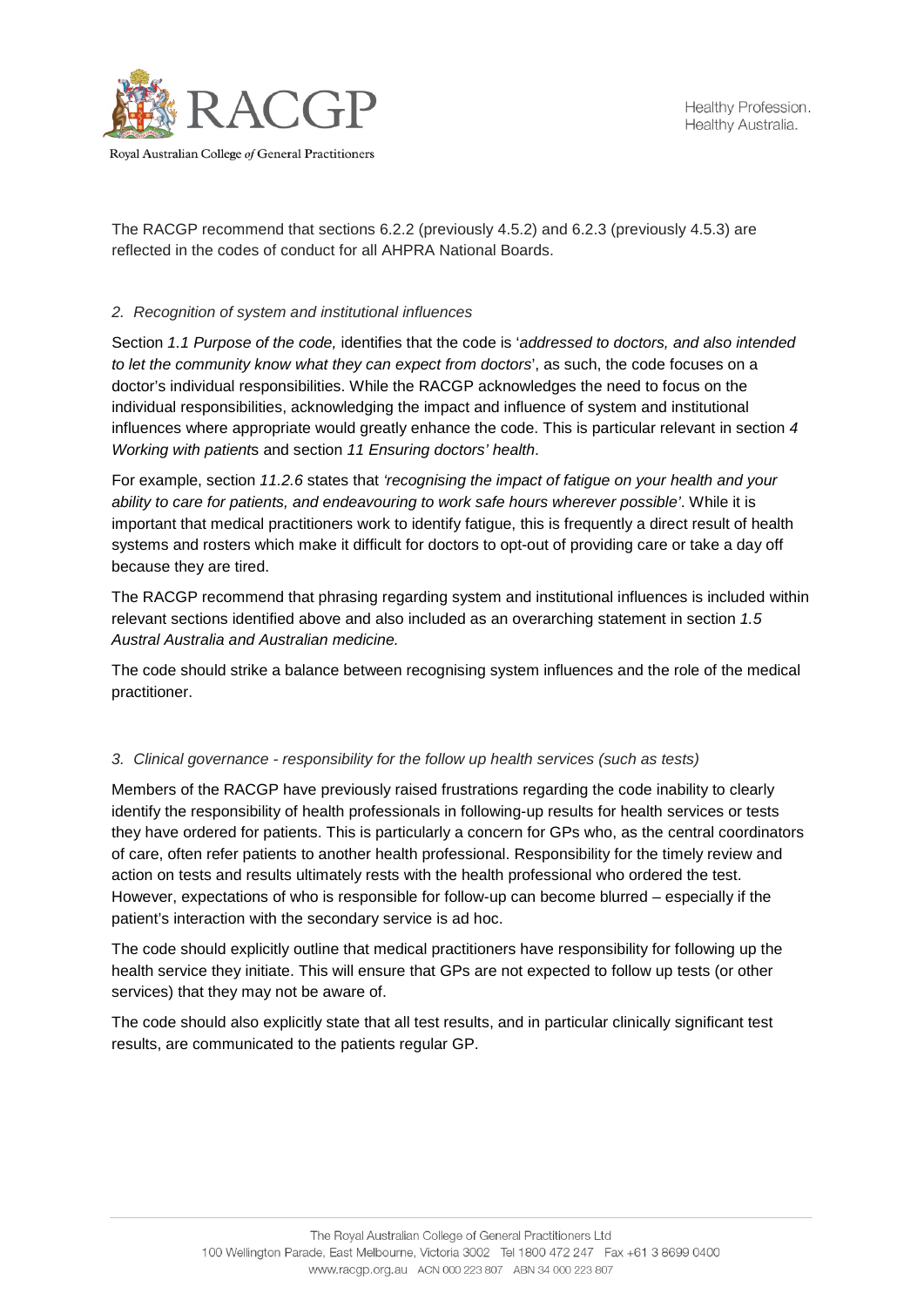

# *4. Mandatory reporting*

The RACGP and many other health professional bodies have previously raised issues with the mandatory reporting requirements of medical practitioners. Mandatory reporting can discourage doctors from seeking medical assistance, particularly in circumstances where medical assistance is needed most.

The Council of Australian Governments (COAG) Health Council (CHC) has recently acknowledged the adverse effects of mandatory reporting requirements, and as a result have committed to reviewing the relevant legislation.

To ensure the longevity of the code, the RACGP suggests the document simply state that doctors must comply with reporting requirements as they are outlined in legislation, rather than explicitly referring to mandatory reporting requirements.

# *5. Professionalism*

The RACGP believes that the expectation that doctors must always acknowledge the profession's generally accepted views and indicate when their personal opinion differs is unreasonable. The medical profession's 'accepted view' is not always a clear consensus, especially given the fast evolving nature of the medical environment. It is unrealistic to expect doctors to consciously apply this rule at all times.

The RACGP perceives the wording in draft section *10. Professional behaviour (previously section 8)*, as sufficient in guiding professionalism and therefore sees no need for the additional professionalism section (draft section 2).

## *6. Cultural safe and respectful practice*

The RACGP supports the expansion to draft revised section *4. Working with patients* to include section *4.7 Aboriginal and Torres Strait Islander Peoples' health* and *4.8 culturally safe and respectful practice.* However, these sections would be improved by acknowledging system and institutional influences.

The RACGP recommends additional phrasing that indicates medical practitioners should, where possible and within their sphere of influence, ensure that systems and institutions are responsive to the needs of Aboriginal and Torres Strait Islander patients.

To improve clarity, statements relating to clinical care (4.7.1 and 4.7.3) should be grouped together. Subsequent points would focus on patient advocacy and recognition of wider system/institutional influences.

## *7. Discrimination, bullying and sexual harassment*

The RACGP supports the underlying principles in the new discrimination, bullying and sexual harassment section of the code. However, the section fails to acknowledge abuse of power differentials as the main cause of harassment and bullying.